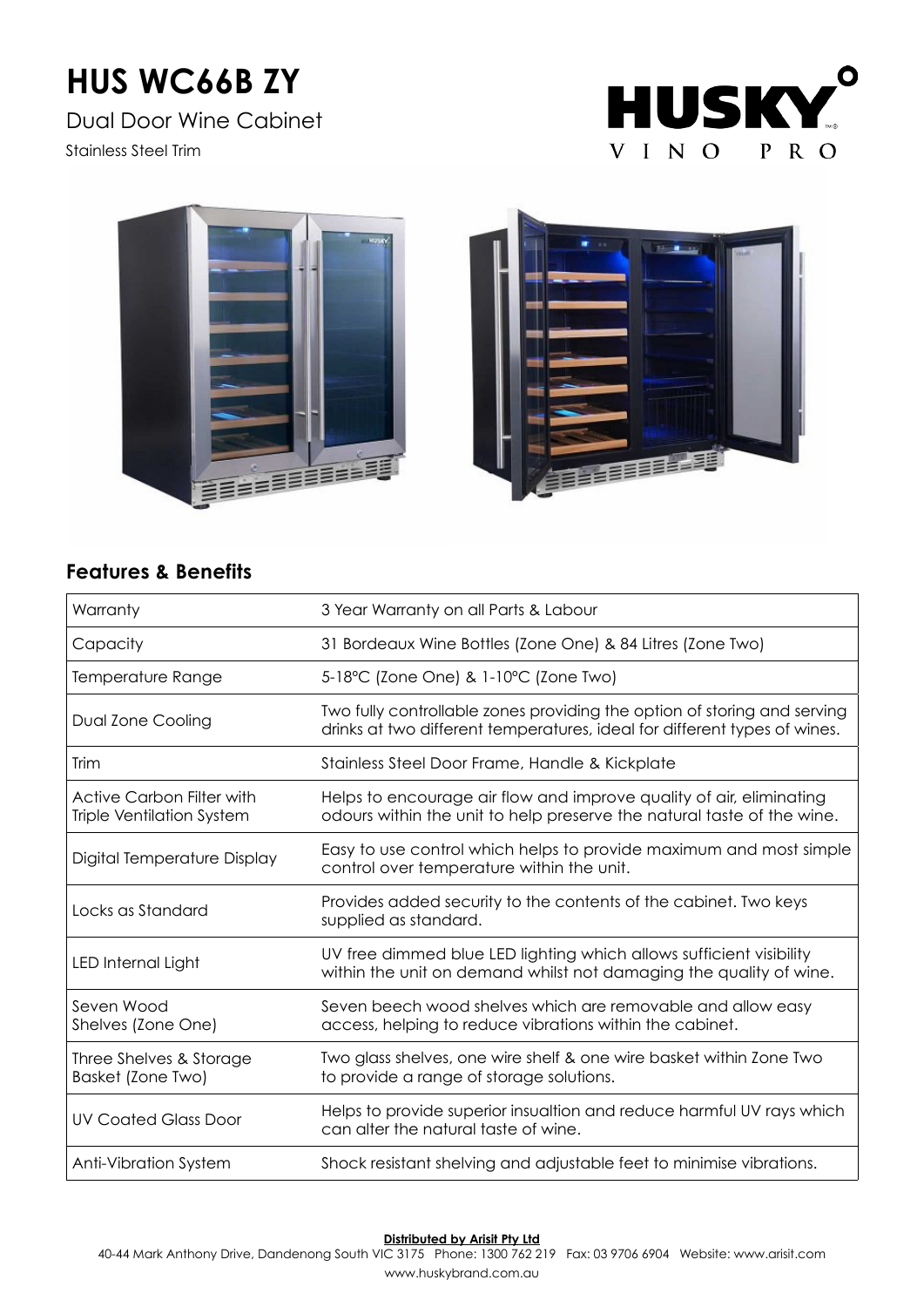## **HUS WC66B ZY**

Dual Door Wine Cabinet

Stainless Steel Trim





| Model                             | HUS WC66B ZY                                                             |  |
|-----------------------------------|--------------------------------------------------------------------------|--|
| Number of Zones                   | <b>Two</b>                                                               |  |
| Number of Shelves                 | Seven Wood Shelves (Zone One) & Three Shelves<br>& One Basket (Zone Two) |  |
| <b>Control Panel</b>              | Digital Temperature Display & Control                                    |  |
| <b>Total Voltage</b>              | 220-240V/50Hz                                                            |  |
| Input Power                       | 100W                                                                     |  |
| <b>Energy Consumption</b>         | 0.923kWh/24h                                                             |  |
| Lamps Power                       | 1.5W                                                                     |  |
| Refrigerant                       | R600a/60g                                                                |  |
| Decibel Rating                    | 39dB                                                                     |  |
| Length of Extension Cord          | 1650mm                                                                   |  |
| Product Dimensions (Open)         | (W) 750mm x (D) 936mm x (H) 865mm-875mm                                  |  |
| Product Dimensions (Closed)       | (W) 750mm x (D) 632mm x (H) 865mm-875mm                                  |  |
| <b>Cut Out Product Dimensions</b> | (W) >770mm x (D) >642mm x (H) >885mm-895mm                               |  |

**WARNING:** Technical specifications and product sizes can be varied by the manufacturer, without notice. Cut outs for appliances should only be physical product measurements. Please allow a minimum of 50mm clearance at the rear of the unit and sufficient room around the sides and top of the unit when built-in or under cabinetry - Check installation guide for more details.The above information is indicative only.

### **Distributed by Arisit Pty Ltd**

40-44 Mark Anthony Drive, Dandenong South VIC 3175 Phone: 1300 762 219 Fax: 03 9706 6904 Website: www.arisit.com